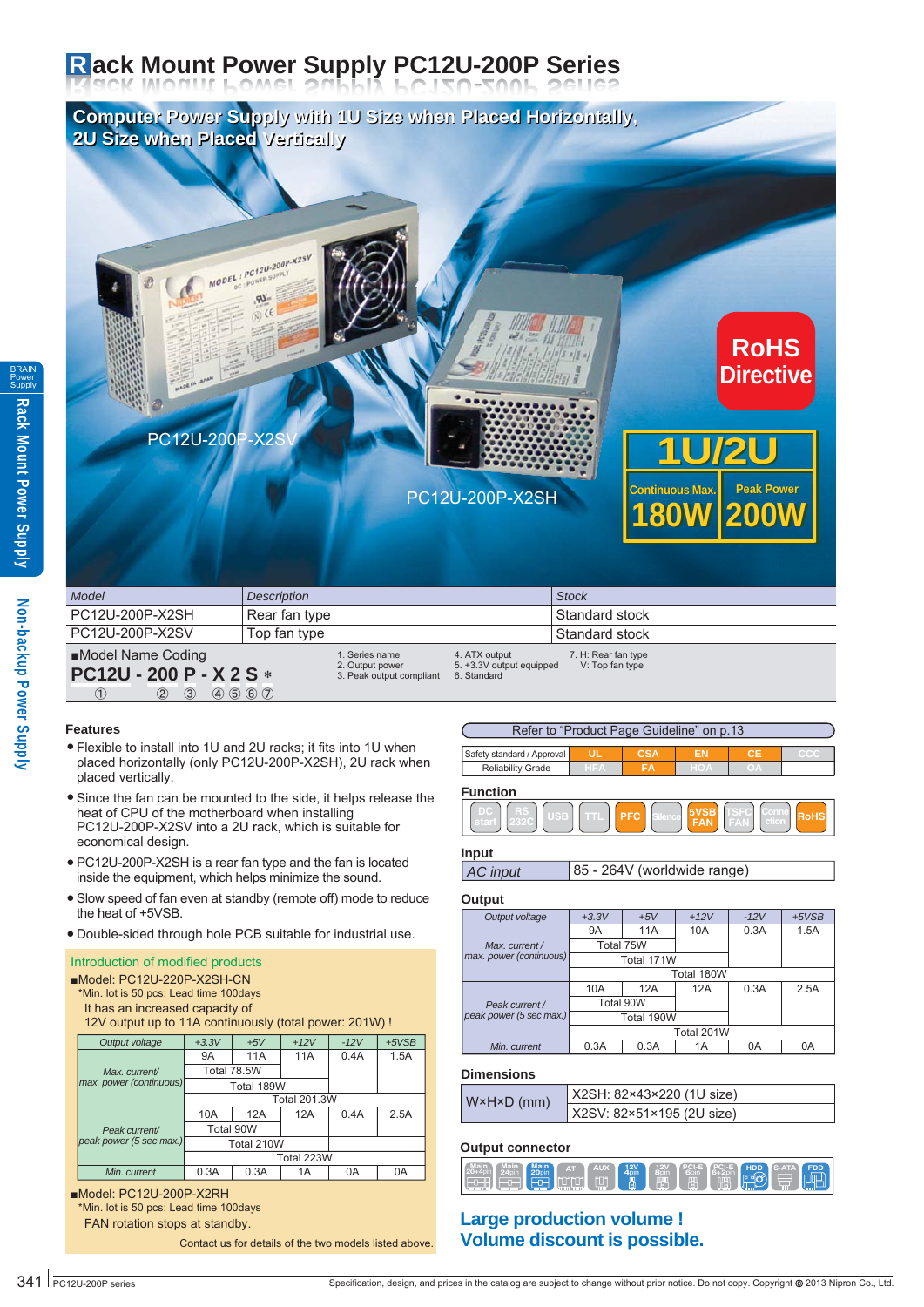# **General Specification** Condition: at normal temperature and humidity unless otherwise specified

|  | Refer to [ ] only PC12U-200P-X2SV |  |
|--|-----------------------------------|--|

|             | <b>NOICE TO LIGHT OTZO-ZOOI -XZOV</b>                         |                                       |                               |                                                                     |                                                        |                                                                                                                   |                              |                                                                              |
|-------------|---------------------------------------------------------------|---------------------------------------|-------------------------------|---------------------------------------------------------------------|--------------------------------------------------------|-------------------------------------------------------------------------------------------------------------------|------------------------------|------------------------------------------------------------------------------|
|             | Specification<br><i>Items</i>                                 |                                       |                               |                                                                     |                                                        |                                                                                                                   | Measurement conditions, etc. |                                                                              |
|             | Rated Voltage                                                 |                                       | 100 - 240 VAC (85* - 264 VAC) |                                                                     |                                                        |                                                                                                                   |                              | Worldwide range<br>*Refer to Fig.1                                           |
|             |                                                               |                                       | 50 / 60Hz                     |                                                                     |                                                        |                                                                                                                   |                              | 47 - 63Hz                                                                    |
|             | Input Frequency                                               |                                       |                               |                                                                     |                                                        |                                                                                                                   |                              |                                                                              |
| AC Input    | Efficiency                                                    |                                       |                               |                                                                     |                                                        | 75% typ. (100 VAC), 80% typ. (240 VAC) *Characteristic data: Fig.4 and 20                                         |                              | At rated input/output                                                        |
|             | Power Factor                                                  |                                       |                               |                                                                     |                                                        | 99% typ. (100 VAC), 98% typ. (240 VAC) *Characteristic data: Fig.5 and 21                                         |                              |                                                                              |
|             | Inrush Current                                                |                                       |                               |                                                                     |                                                        | 50A peak (100 VAC), 100A peak (240 VAC) *Characteristic data: Fig.6 and 22                                        |                              | At rated input/output at cold start (25°C)                                   |
|             | Input VA                                                      |                                       |                               | 320VA max. * Characteristic data: Fig.5 and 21                      |                                                        |                                                                                                                   |                              | At rated input /output                                                       |
|             | Rated Voltage                                                 |                                       | $+3.3V$                       | $+5V$                                                               | $+12V$                                                 | $-12V$                                                                                                            | $+5VSB$                      |                                                                              |
|             | <b>Rated Current</b>                                          |                                       | 7.5A                          | 10A                                                                 | 8A                                                     | 0.3A                                                                                                              | 1A                           |                                                                              |
|             | Max. Current / Power                                          |                                       | 9A                            | <b>11A</b>                                                          | <b>10A</b>                                             | 0.3A                                                                                                              | 1.5A                         | Max. output power: 180W                                                      |
|             |                                                               |                                       | 75W max.                      |                                                                     |                                                        |                                                                                                                   |                              |                                                                              |
|             |                                                               |                                       |                               | 171W max.                                                           |                                                        |                                                                                                                   |                              |                                                                              |
|             | Peak Current / Power                                          |                                       | 10A                           | 12A                                                                 | 12A                                                    | 0.3A                                                                                                              | 2.5A                         | Peak output power: 201W                                                      |
|             |                                                               |                                       | 90W max.                      |                                                                     |                                                        |                                                                                                                   |                              | Time: 5 sec or less<br>Duty ratio of repetitive load: 10% or less            |
|             |                                                               |                                       |                               | 190W max.                                                           |                                                        |                                                                                                                   |                              | *Refer to Fig.2                                                              |
| Output      | Min. Current                                                  |                                       | 0.3A                          | 0.3A                                                                | 1A                                                     | 0A                                                                                                                | 0A                           |                                                                              |
|             | Total Voltage Accuracy (%)                                    |                                       | $±5$ max.                     | $±5$ max.                                                           | $±5$ max.                                              | $±5$ max.                                                                                                         | $±5$ max.                    | Total accuracy of temperature, input, and                                    |
|             |                                                               |                                       |                               |                                                                     |                                                        |                                                                                                                   |                              | load fluctuations                                                            |
|             | Max. Ripple Voltage (mVp-p)                                   |                                       | 50 max.                       | 50 max.                                                             | 120 max.                                               | 150 max.                                                                                                          | 50 max.                      | Two wires are coming out from the output connector                           |
|             | Max. Spike Voltage (mVp-p)                                    |                                       | 100 max.                      | 100 max.                                                            | 170 max.                                               | 200 max.                                                                                                          | 100 max.                     | and connected into one at the edge of 50cm max.                              |
|             |                                                               |                                       |                               |                                                                     |                                                        |                                                                                                                   |                              | long. 47µF electrolytic capacitor and 0.1µF film                             |
|             |                                                               |                                       |                               |                                                                     |                                                        |                                                                                                                   |                              | capacitor are placed on it and it is measured by the<br>100MHz oscilloscope. |
|             |                                                               |                                       |                               |                                                                     |                                                        |                                                                                                                   |                              | *Characteristic data: Fig.17 and 33                                          |
|             |                                                               |                                       |                               |                                                                     |                                                        |                                                                                                                   |                              |                                                                              |
|             | Overcurrent<br>Protection                                     | OCP Point (A)                         | 11 min.                       | 13 min.                                                             | 11 min.                                                | Short protection                                                                                                  |                              | All other outputs are at rated loads and input voltage.                      |
|             |                                                               | Method                                |                               | All outputs shutdown except for +5VSB                               |                                                        | Fold back                                                                                                         | All outputs<br>shutdown      | When measuring +3.3V and +5V,<br>+12V should have min. current.              |
| Protection  |                                                               |                                       |                               |                                                                     |                                                        | current limiting                                                                                                  |                              |                                                                              |
|             |                                                               | Recovery                              |                               | Reclosing AC input (5 sec min. interval)                            |                                                        | Automatic recovery                                                                                                |                              |                                                                              |
|             | Overvoltage                                                   | OVP Point (V)                         | $3.76 - 4.3$                  | $5.74 - 7.0$                                                        | $13.4 - 15.6$                                          | $\overline{\phantom{a}}$                                                                                          | $\overline{\phantom{a}}$     |                                                                              |
|             | Protection                                                    | Method                                |                               | All outputs shutdown except for +5VSB                               |                                                        | $\sim$                                                                                                            | ×.                           |                                                                              |
|             |                                                               | Recovery                              |                               | Reclosing AC input (5 sec min. interval)                            |                                                        | ÷                                                                                                                 | ×.                           |                                                                              |
|             | Operating Temp. / Humidity                                    |                                       | 10 to 50°C* / 10 to 90%       |                                                                     |                                                        |                                                                                                                   |                              | *Refer to Fig.3                                                              |
| Environment |                                                               |                                       |                               |                                                                     | No condensation                                        |                                                                                                                   |                              |                                                                              |
|             | Storage Temp. / Humidity                                      |                                       | -25 to 70°C / 10 to 95%       |                                                                     |                                                        |                                                                                                                   |                              | No condensation                                                              |
|             | Vibration                                                     |                                       |                               |                                                                     |                                                        | Displacement amplitude: 0.075mm (10-55Hz), Sweep cycles: 10, Test duration: 45 minutes each axis                  |                              | JIS-C-60068-2-6, at no operating                                             |
|             | <b>Mechanical Shock</b>                                       |                                       |                               |                                                                     |                                                        | Lift one bottom edge up to 50mm and let it fall. Number of bumps: 3 each of 4 edges                               |                              | JIS-C-60068-2-31, at no operating                                            |
|             | Dielectric Strength                                           |                                       |                               | AC input - DC output/FG: 1500 VAC for 1 minute                      |                                                        |                                                                                                                   |                              | Cut-off current: 15mA [10mA] (Humidity: 60% max.)                            |
| Insulation  | <b>Insulation Resistance</b>                                  |                                       |                               | AC input - DC output/FG: 50ΜΩ min.                                  |                                                        |                                                                                                                   |                              | At 500 VDC (Humidity: 60% max.)                                              |
|             | Leakage Current                                               |                                       |                               | 1mA max. (240 VAC) *Characteristic data: Fig. 7 and 23              |                                                        |                                                                                                                   |                              | YEW. TYPE3226 (1kΩ) or equivalent                                            |
|             | Line Noise Immunity                                           |                                       |                               | ±2000V (pulse width: 100/800ns, repetitive cycle: 10-50ms)          |                                                        |                                                                                                                   |                              | No malfunction                                                               |
|             | Electrostatic Discharge                                       |                                       | EN61000-4-2 compliant         |                                                                     |                                                        |                                                                                                                   |                              |                                                                              |
|             | Radiated, Radio-Frequency EM Field                            |                                       | EN61000-4-3 compliant         |                                                                     |                                                        |                                                                                                                   |                              |                                                                              |
|             | <b>Fast Transient Burst</b>                                   |                                       | EN61000-4-4 compliant         |                                                                     |                                                        |                                                                                                                   |                              |                                                                              |
|             | <b>Lightning Surge</b>                                        |                                       |                               |                                                                     |                                                        |                                                                                                                   |                              |                                                                              |
| <b>EMC</b>  |                                                               |                                       | EN61000-4-5 compliant         |                                                                     |                                                        |                                                                                                                   |                              |                                                                              |
|             | RF Conducted Immunity                                         |                                       | EN61000-4-6 compliant         |                                                                     |                                                        |                                                                                                                   |                              |                                                                              |
|             | Magnetic Field Immunity                                       |                                       | EN61000-4-8 compliant         |                                                                     |                                                        |                                                                                                                   |                              |                                                                              |
|             | Voltage Dip / Regulation                                      |                                       | EN61000-4-11 compliant        |                                                                     |                                                        |                                                                                                                   |                              |                                                                              |
|             | <b>Conducted Emission</b>                                     |                                       |                               |                                                                     |                                                        | Class B [Class A] for up to 140W, Class A for 140W or more *Characteristic data: Fig.8, 9, 24, and 25             |                              |                                                                              |
|             | Harmonic Current Regulation                                   |                                       |                               | IEC61000-3-2 (ver.2.1) Class D, EN61000-3-2 (A14) Class D compliant |                                                        |                                                                                                                   |                              | At rated input/output                                                        |
|             | Safety Standard                                               |                                       |                               |                                                                     |                                                        | UL60950-1, CSA C22.2 No. 60950-1 (c-UL), IEC60950, EN60950-1, CE Marking (LVD,EMC)                                |                              |                                                                              |
|             | Cooling System                                                |                                       | Forced air cooling            |                                                                     |                                                        |                                                                                                                   |                              | At PS_ON# 'H', fan rotates at low speed                                      |
|             | <b>Output Grounding</b>                                       |                                       | Connected chassis (FG)        |                                                                     |                                                        |                                                                                                                   |                              |                                                                              |
| Others      | Output Hold-up Time                                           |                                       |                               |                                                                     |                                                        | PWR OK holds up 20ms min. after AC failure *Characteristic data: Fig.14 and 30                                    |                              | At rated output                                                              |
|             | <b>Reliability Grade</b>                                      |                                       |                               | FA (industrial equipment grade, double-sided through hole PCB)      |                                                        |                                                                                                                   |                              | Follow our standard                                                          |
|             | <b>MTBF</b>                                                   |                                       | 100,000H min.                 |                                                                     |                                                        |                                                                                                                   |                              | Based on EIAJ RCR-9102                                                       |
|             | Weight                                                        |                                       | 1.0kg typ.                    |                                                                     |                                                        |                                                                                                                   |                              |                                                                              |
|             | Warranty                                                      |                                       |                               |                                                                     |                                                        | 3 years after delivery. If any faults belong to us, the defective unit shall be repaired or replaced at our cost. |                              | Except for errors caused by operation not listed                             |
|             |                                                               |                                       |                               |                                                                     |                                                        |                                                                                                                   |                              |                                                                              |
|             |                                                               | Fig. 1 Derating for Low Input Voltage |                               |                                                                     | Fig.2 Duty Ratio                                       |                                                                                                                   |                              | <b>Fig.3 Temperature Derating</b>                                            |
|             | When the input voltage is 90 VAC or less, follow the derating |                                       |                               |                                                                     |                                                        | Peak current/power shall be 5 sec or less continuously.                                                           |                              | When the ambient temperature (near the airflow inlet)                        |
|             | curve to derate rated current/power, max. current/power,      |                                       |                               |                                                                     | For repetitive loads, duty ratio shall be 10% or less. |                                                                                                                   |                              | exceeds 30°C, follow the derating curve to derate rated                      |
|             | and peak current/power. Load factor shall be 100% and         |                                       |                               |                                                                     |                                                        |                                                                                                                   |                              | current/power, max, current/power, and peak                                  |
|             | time shall be 10 sec max. (duty ratio: 5% max.).              |                                       |                               |                                                                     |                                                        |                                                                                                                   |                              | current/power.                                                               |
|             | 100                                                           |                                       |                               |                                                                     | $t \leq 5$ sec                                         |                                                                                                                   |                              |                                                                              |
|             | 95                                                            |                                       |                               |                                                                     | $t / T \le 0.1$                                        |                                                                                                                   |                              | 100<br>90                                                                    |
|             | 90                                                            |                                       |                               |                                                                     |                                                        |                                                                                                                   |                              | 80                                                                           |
|             | 85                                                            |                                       |                               |                                                                     |                                                        |                                                                                                                   |                              | $\substack{70\\60}$                                                          |
|             | 80<br>75                                                      |                                       |                               |                                                                     |                                                        |                                                                                                                   |                              | $\frac{50}{40}$                                                              |
|             | Load factor (%)<br>70                                         |                                       |                               |                                                                     |                                                        |                                                                                                                   | Load factor (%)              | 30<br>PC12U-200P-X2SH                                                        |
|             | 65                                                            |                                       |                               |                                                                     |                                                        |                                                                                                                   |                              | 20<br>--- PC12U-200P-X2SV<br>10                                              |
|             | 60                                                            |                                       |                               |                                                                     |                                                        |                                                                                                                   |                              | $\mathbf 0$                                                                  |
|             | 80<br>85                                                      | 90                                    | 95<br>100                     |                                                                     |                                                        |                                                                                                                   |                              | 20<br>0<br>10<br>30<br>40<br>50<br>60                                        |
|             |                                                               | Input voltage (V)                     |                               |                                                                     |                                                        |                                                                                                                   |                              | Ambient temperature (°C)                                                     |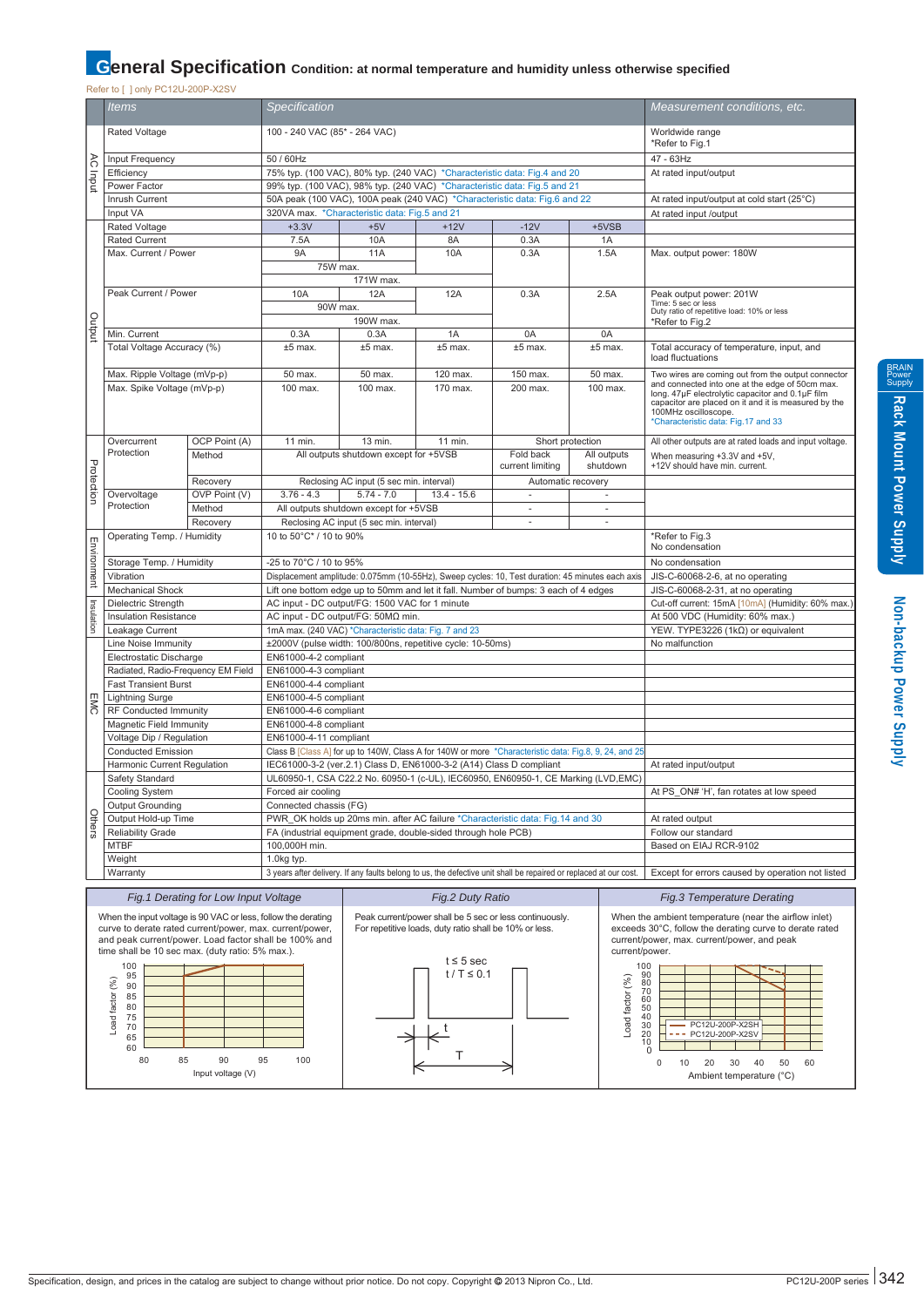# **Signal Input / Output Specification** condition: at normal temperature and humidity unless otherwise specified



### **Internal Structure**

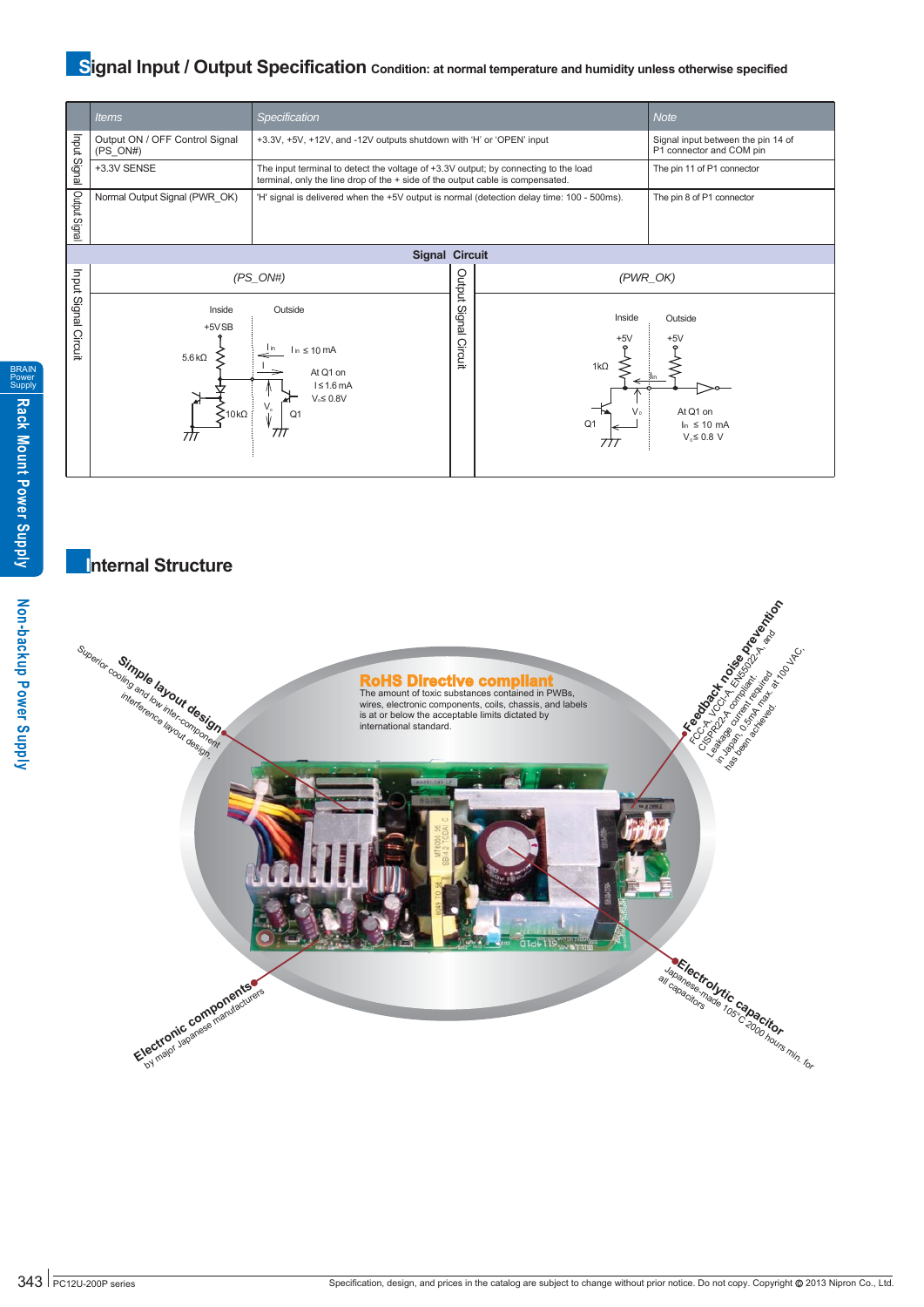# **Sequence Diagram**



(1)All outputs start up by being supplied AC input under the condition of PS\_ON# 'L'. PWR\_OK goes to 'H' at 100 - 500ms after +5V output has risen<br>(2)At PS\_ON# 'H (OPEN)' input, outputs except for +5VSB shut down.<br>(3)PWR\_O

# **Block Diagram**

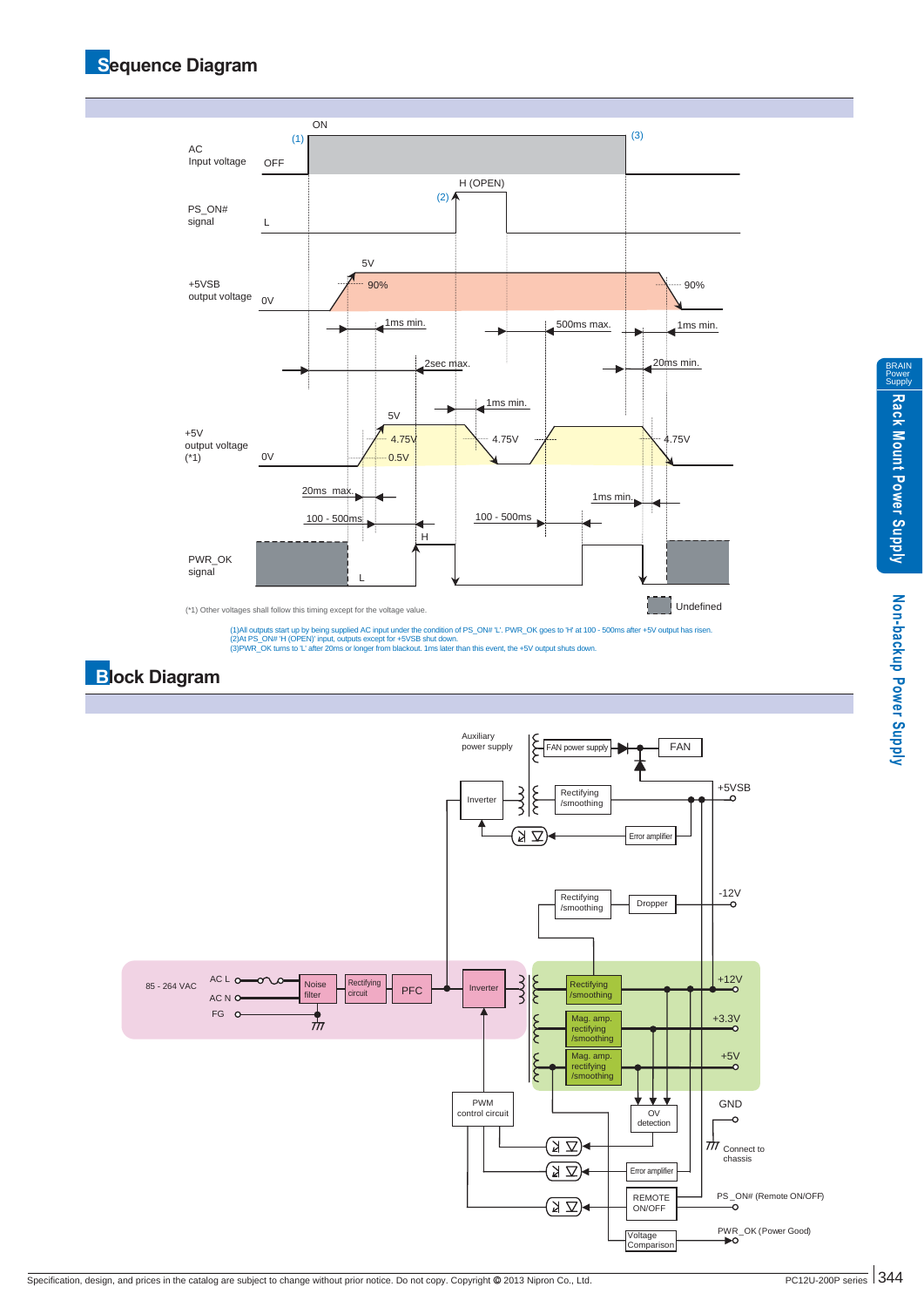## **Outline Drawing / Output Harness**





BRAIN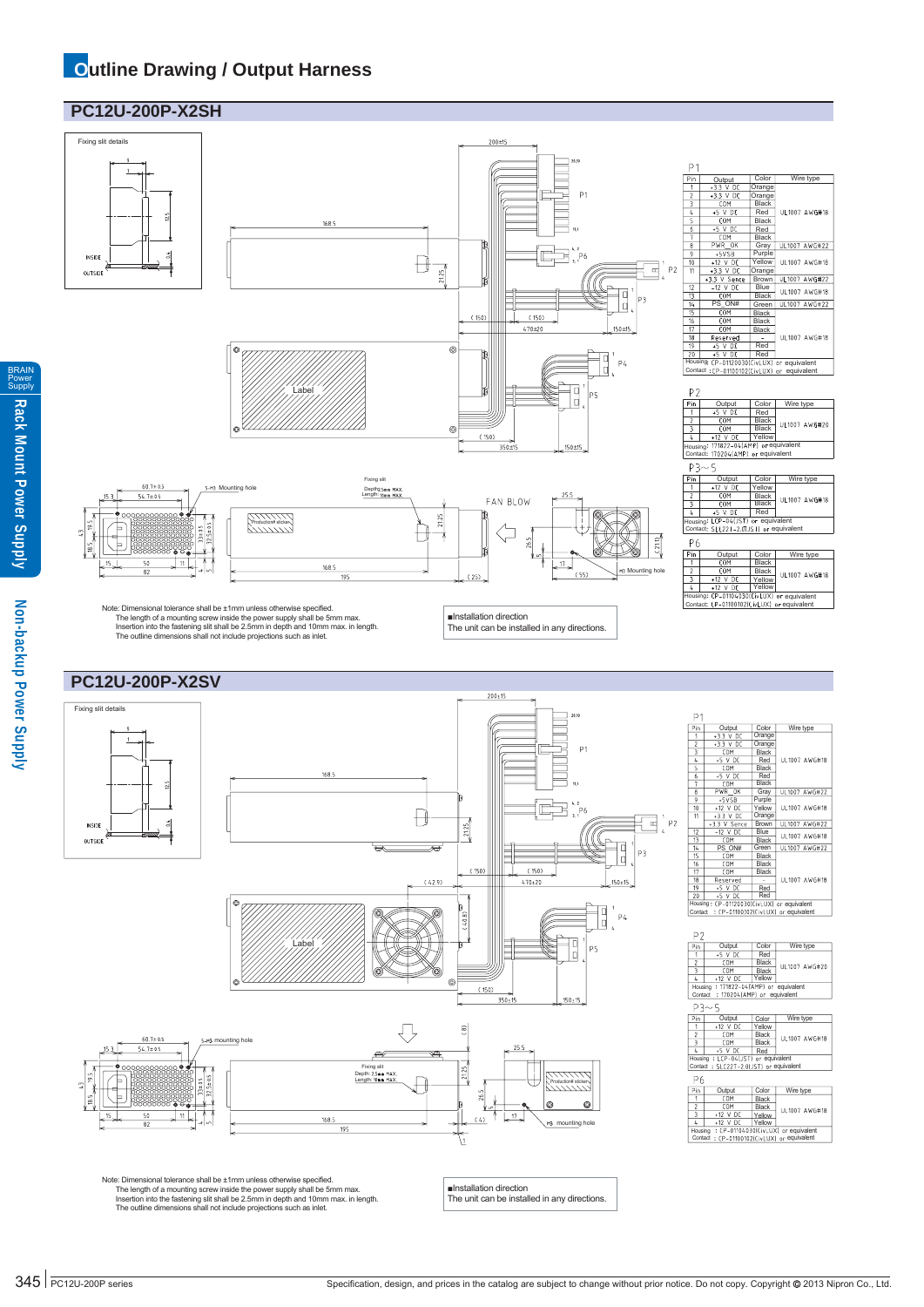## **Optional Components** Sold Separately

| Cable   |           |               |                                                 |
|---------|-----------|---------------|-------------------------------------------------|
| Picture | Model     | Type          | <b>Description</b>                              |
|         | WH2753    | AC power cord | 125 VAC 12A<br>[PSE]                            |
|         | WH2753-02 | AC power cord | 125 VAC 12A (tracking resistance type)<br>[PSE] |

| <b>Other Optional Components</b> |                                          |           |                                                |
|----------------------------------|------------------------------------------|-----------|------------------------------------------------|
| Model                            | Description                              | Model     | <i>Description</i>                             |
| <b>ACC2637</b>                   | Automatic startup unit                   | WH5105    | 12V 4-pin connector conversion harness (80mm)  |
| WH2820                           | 20-pin extension harness (600mm)         | WH5105-02 | 12V 4-pin connector conversion harness (320mm) |
| <b>WH2747</b>                    | 20-pin extension harness (450mm)         | WH5055    | AT connector conversion harness                |
| WH2892-02                        | 20-pin extension harness (200mm)         | ACC5046   | Harness with PS ON switch                      |
| WH2812                           | PCI-E 6-pin connector conversion harness | ACC5077   | PS ON terminal short connector                 |
|                                  |                                          | WH5073    | PS ON terminal short 20-pin harness            |



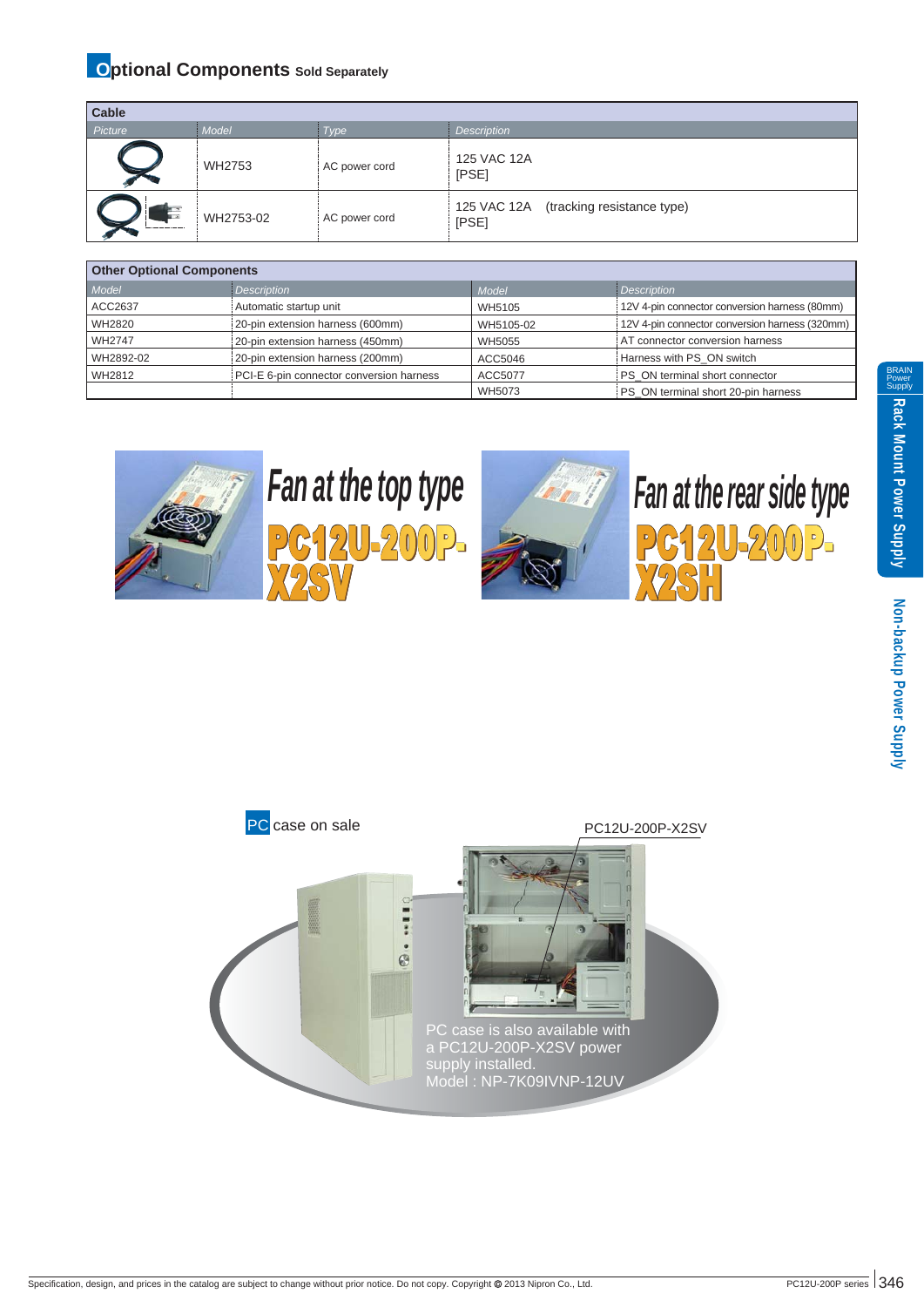## **Characteristics Data PC12U-200P-X2SH (Examples of actual measurement)**











100 VAC 0.41mA 0.39mA 240 VAC 0.98mA 0.96mA Rated load | Min. load Input: 100 / 240 VAC Load: Rated and min. load ● Fig.7 Leakage Current





BRAIN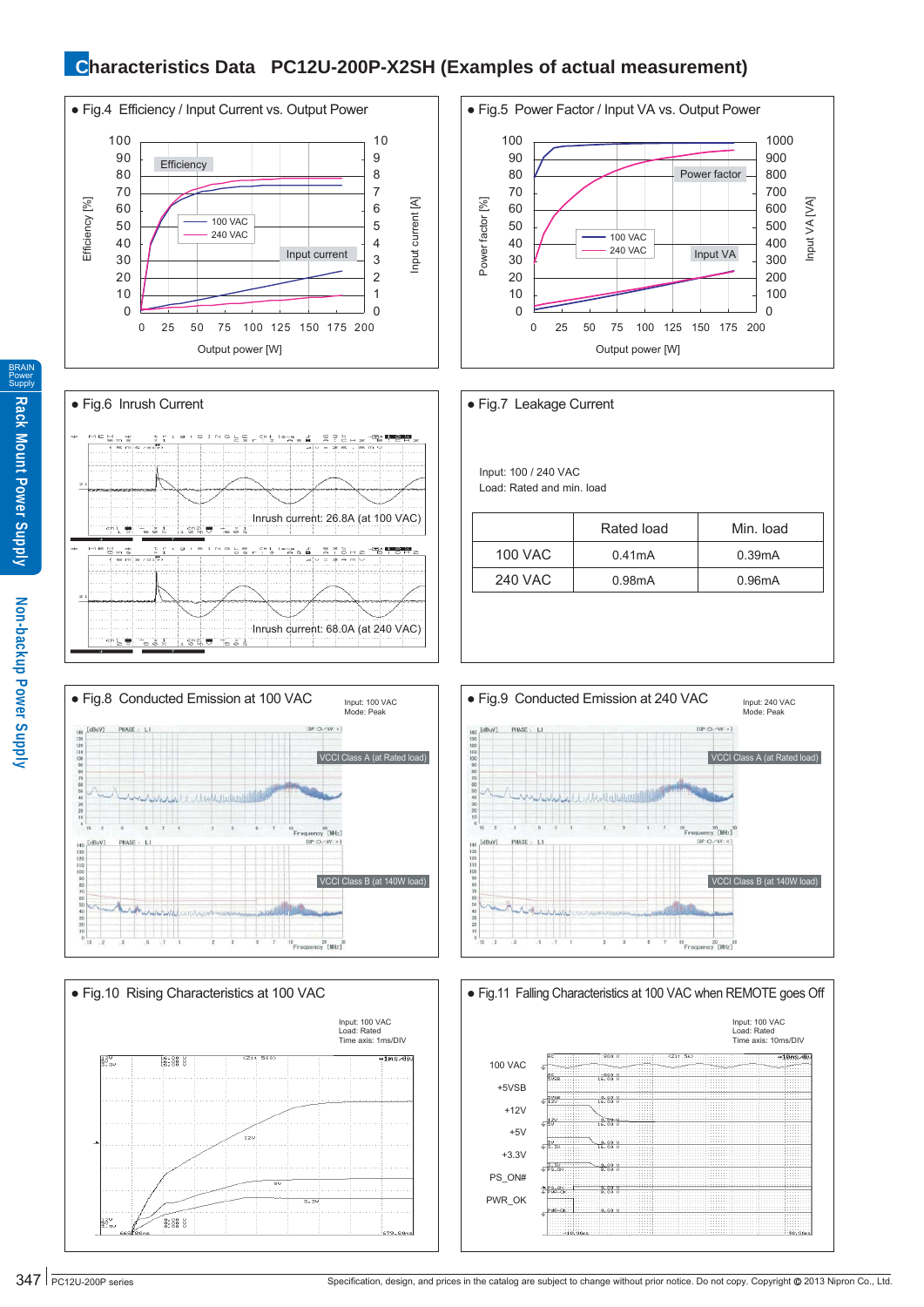## **Characteristics Data PC12U-200P-X2SH (Examples of actual measurement)**





| • Fig. 16 Output Voltage Regulation |             |                |                |                           |   |            |            |  |                |  |  |
|-------------------------------------|-------------|----------------|----------------|---------------------------|---|------------|------------|--|----------------|--|--|
|                                     |             |                |                | Output                    |   | Min. load  | Rated load |  | Peak load      |  |  |
|                                     |             |                |                | +12V output<br>+5V output |   | 1A<br>0.3A | 8A<br>10A  |  | 12A<br>12A     |  |  |
|                                     |             |                |                | +3.3V output              |   | 0.3A       | 7.5A       |  | 10A            |  |  |
| AC input voltage                    | 85 VAC      | <b>100 VAC</b> | <b>132 VAC</b> | 176 VAC 240 VAC           |   |            |            |  | <b>264 VAC</b> |  |  |
| +12V output (min. load)             | 12.013<br>V | 12.013<br>M    | 12.013         | 12.012                    |   | 12.012     |            |  | 12.013 V       |  |  |
| +12V output (rated load)            | 11.962 V    | 11.960 V       | 11.960<br>ν    | 11.960 V                  |   | 11.960     | V          |  | 11.960 V       |  |  |
| +12V output (peak load)             | 11.955 V    | 11.955 V       | 11.954<br>٧    | 11.955                    | ν | 11.955     | V          |  | 11.954 V       |  |  |
| +5V output (min. load)              | 5.164 V     | 5.163 V        | 5.163 V        | 5.163 V                   |   |            | 5.163 V    |  | 5.163 V        |  |  |
| +5V output (rated load)             | 5.112 V     | 5.111<br>٧     | 5.111<br>٧     | 5.111                     |   | 5.111      | V          |  | V<br>5.111     |  |  |
| +5V output (peak load)              | 5.101<br>٧  | 5.101<br>V     | 5.101<br>٧     | 5.100 V                   |   |            | 5.100 V    |  | 5.100 V        |  |  |
| +3.3V output (min. load)            | 3.353 V     | 3.353 V        | 3.353<br>٧     | 3.353 VI                  |   |            | 3.353 VI   |  | 3.353 V        |  |  |
| +3.3V output (rated load)           | 3.307<br>V  | 3.307<br>V     | 3.307<br>V     | 3,307                     |   | 3.307      | ۷          |  | 3.307<br>ν     |  |  |
| +3.3V output (peak load)            | 3.295 VI    | 3.295 V        | 3.295<br>V     | 3.295 V                   |   | 3.295      | V          |  | 3.295 V        |  |  |









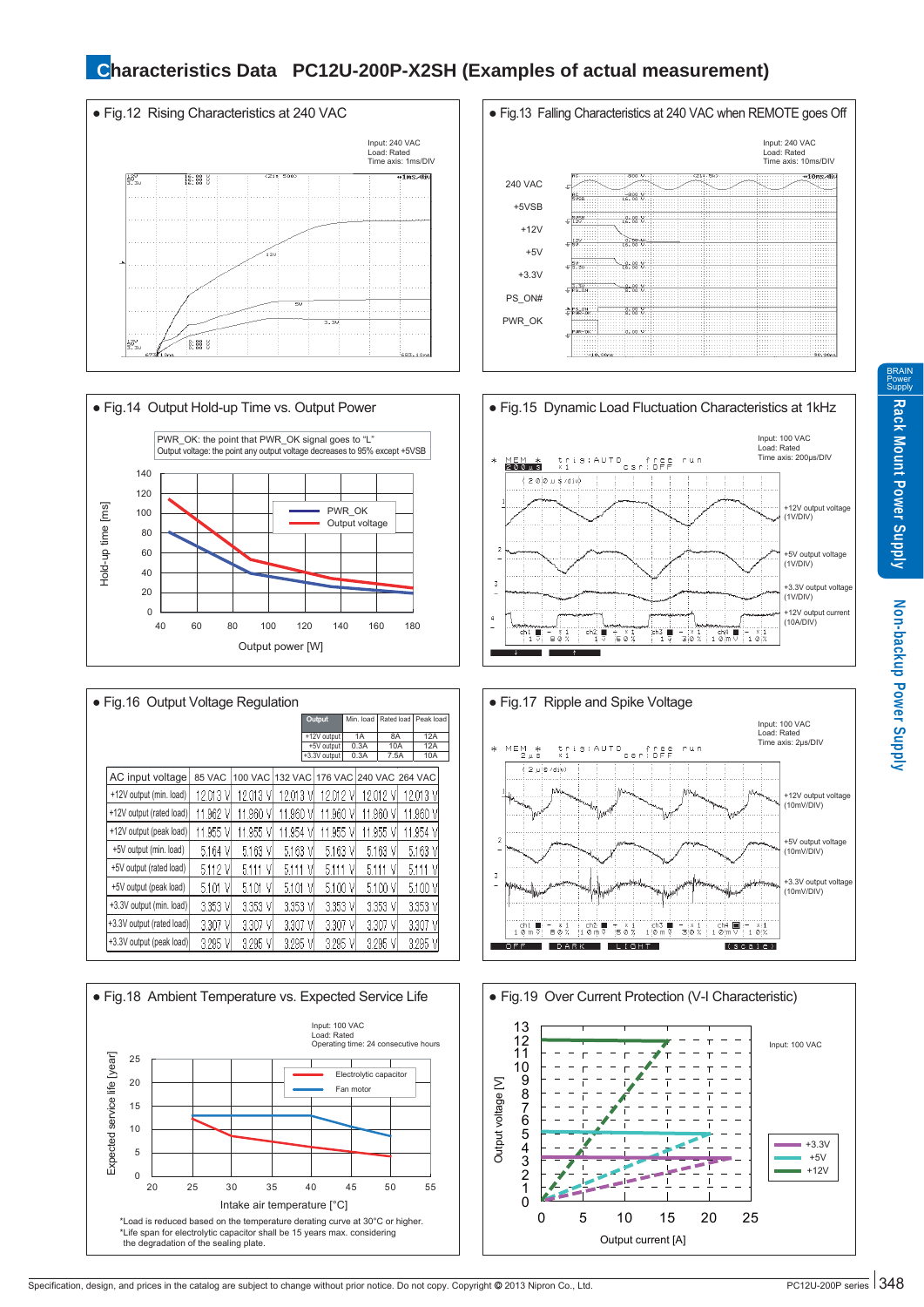### **Characteristics Data PC12U-200P-X2SV (Examples of actual measurement)**















BRAIN Power